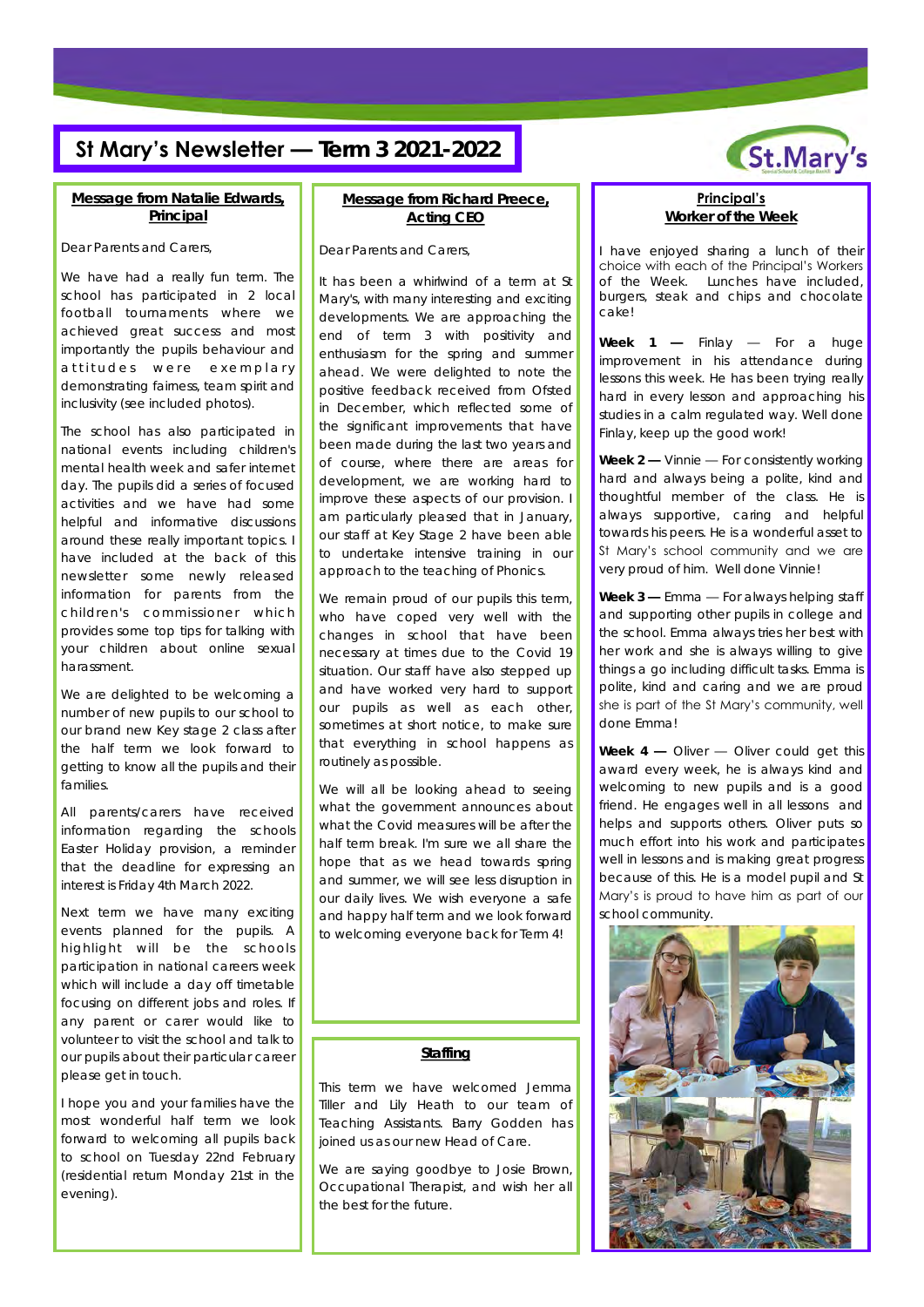#### **Key Stage 2 — Miss Crisp**

**English - Fantastic Mr Fox, Roald Dahl:** Whilst studying 'Fantastic Mr Fox', the class have had the opportunity to develop sentence structure, persuasive writing and instruction writing. Initially, we explored the features of each type of writing before applying it to the book. The children persuaded the farmers to share their food with the foxes, to stop using tractors and wrote instructions to help the fox capture a chicken.

**Maths - Shape, space and measure; number:** The children began the term focusing on measurements. This included length, weight and capacity in a variety of contexts. We ensured that everyone could read a simple scale, measure accurately and make comparisons. Then later on in the term we progressed to multiplication and division. Everyone completed simple problems and explored the different ways we could work them out including grouping, skip counting and arrays.

**Science - Living things (animals):** Science has been very interesting this term and the class have been incredibly engaged. We began the term by classifying animals. This involved which type of animal (e.g., mammal, reptile, bird etc), their diet, their bone structure and their habitat. Within habitats, the class have explored how different animals have adapted, the problems different habitats are facing and micro-habitats. Finally, the class learned what is meant by a food chain and made different examples.

**Geography - Human Geography:** The class have explored many different aspects of human geography this term and how different infrastructures can impact people. Topics have included transport, education, tourism and healthcare. The pupils have also developed their reasoning and understanding of the world by deciding how these factors impact where people live, push and pull factors, and equality.

**Art/DT - DT, sewing a puppet:** Inspired by our text in English, 'fantastic Mr Fox' the class have designed and made hand puppets based on a character of their choice.

**RE - Buddhism:** This term, KS2C have been exploring Buddhism. They have learnt how Buddhism started and who was the founder, the key beliefs of Buddhists and what is important to Buddhists. Whilst learning about the Eightfold path, the class were able to identify lots of times when they had struggled to make the right choice and what they could have done instead.

**PE - Gymnastics:** Pupils have developed their gymnastics skills this term through a range of fun and exciting activities which have included balance, floor shapes, floor movements, apparatus, sequencing and routine. Pupils have been safe on equipment and learnt different ways to travel using different parts of their body.

**Swimming:** Pupils developed their stroke work this term and also started to learn to dive and develop their diving techniques. They have covered a range of activities which have included recognising the correct arm position to use for a range of strokes and knowing the correct body position to use. Pupils have also learnt the correct technique required to dive from a sitting position, one knee and standing position.

**Computing - Animations!:** We started with thaumatropes to explore how animations began. Next, everyone made a simple PowerPoint animation by duplicating and slightly altering previous slides. Finally, we made stop motion animations by sequencing photographs.



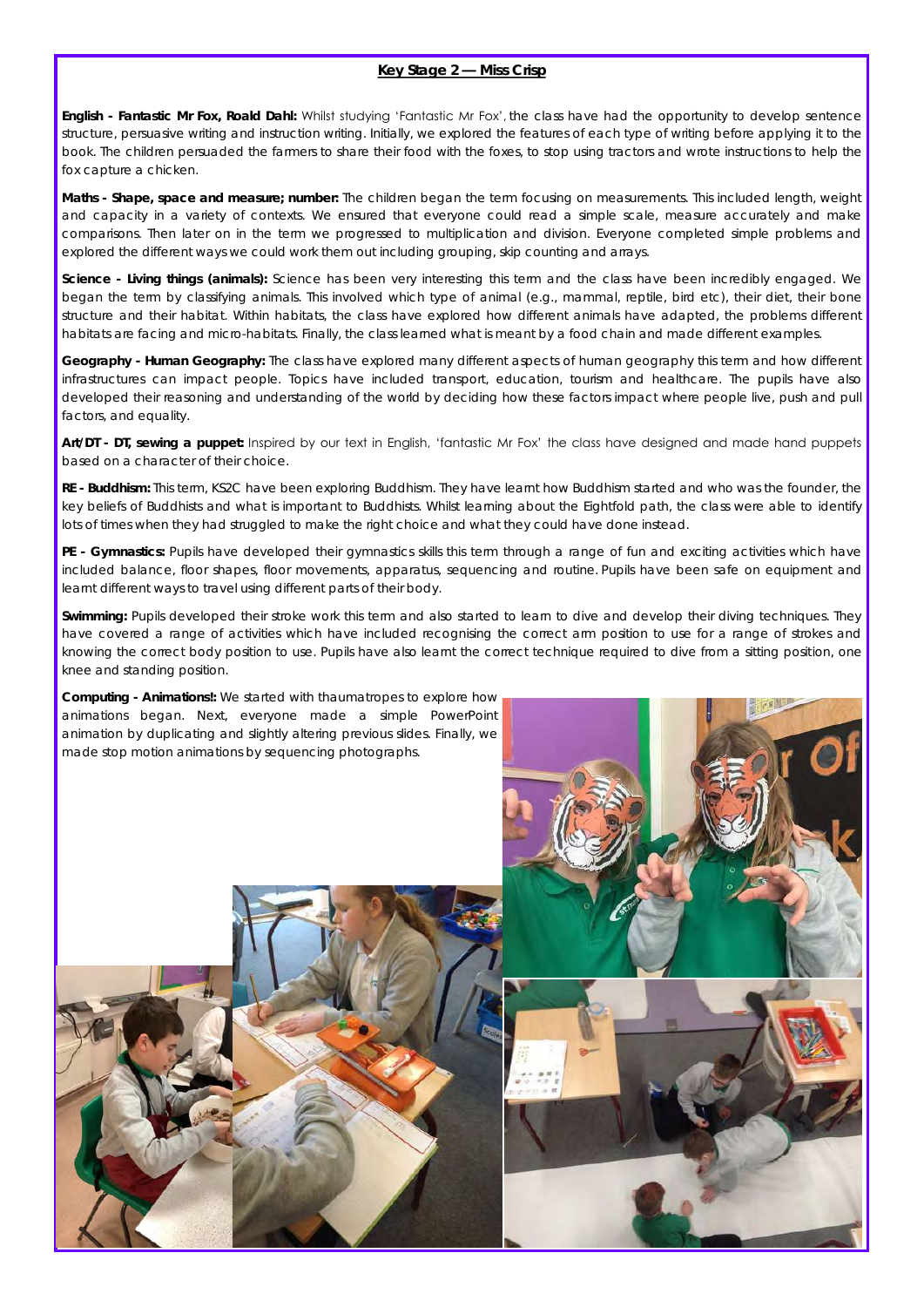#### **Key Stage 2 — Mr Morgan**

**English:** In English, pupils have been working on descriptive language and learning what alliteration is. The pupils described zoo animals from Dear Zoo and then described farm animals, before making their own class book – Dear Farm. Pupils also wrote their own Kenning 'Who am I?' poems describing animals.

Using the text Rosie's Walk, pupils were not only able to make good predictions, but also show good understanding with their explanations and reasoning for their predictions. Pupils have been engaged in our new phonics lessons and are showing good progress.

**Maths:** Great progress has been made by all pupils with their addition and subtraction this term. Pupils have used objects and moved on to understanding and using number lines to help aid their addition and subtraction skills. All pupils have moved from using 0-10, to 10-20 and some pupils have gone even higher.

We have revisited positional language this term, as our most recent book (Rosie's Walk) uses a lot of prepositions and these Maths lessons have linked well with our English work.

**Science - Living Things:** Pupils have been learning about different types of animals. They now know a mammal is an animal with hair, and even though a whale lives in the ocean; it is a mammal because it has hair. Pupils had fun learning whilst being detectives;

sorting animals into the appropriate groups (mammals, reptiles, birds, fish). We have also been learning about what animals need to survive and their habitats and how a habitat is only suitable if it has suitable food, water, air and shelter. Pupils were able to identify the ocean as not being a good habitat for us as we breathe air and they could identify fish have gills to breathe under water.

**History - Great Fire of London:** Pupils were really engaged with this topic. We learnt using songs to help us remember the facts, such as where the fire started in Pudding Lane. They could compare fire fighters from then to now as well as compare the buildings. Pupils understand that the buildings burnt down so quickly because they were close together and made from wood. Pupils used https:// www.fireoflondon.org.uk/game/ and enjoyed the game of trying to put out the fire using a leather bucket.

**Art & DT:** Pupils began the term by making London skylines and painting backgrounds of fire. When put together, they looked amazing and it inspired us to learn more about the fire and the buildings.

Pupils looked at the features of Tudor houses and we decided to use cardboard and lollipop sticks as they were made from wood. We painted the lollipop sticks brown and black and used white paper to give them a similar look.

Finally, we burnt them and in doing so we could see what we have been learning

about in action. The fire started in one box and spread because they were all placed together. We moved one a distance away to show how the fire couldn't spread to that building because of the distance.

**RE - Islam:** Pupils learnt key facts about the Islamic faith. They looked at the symbols, language and their beliefs. Pupils got to write their name in Arabic and watch videos of children their age speaking about the pilgrimage to Mecca. We made comparisons between different religions, looking at the different holy books each religion has and their places of worship.

**PE - Gymnastics:** Pupils have developed their gymnastics skills this term through a range of fun and exciting activities which have included balance, floor shapes, floor movements, apparatus, sequencing and routine. Pupils have been safe on equipment and learnt different ways to travel using different parts of their body.

**Swimming:** Pupils developed their stroke work this term and also started to learn to dive and develop

their diving techniques. They have covered a range of activities which have included recognising the correct arm position to use for a range of strokes and knowing the correct body position. Pupils have also learnt the correct technique required to dive from a sitting position, one knee and standing position.

**Computing:** Pupils have been using Microsoft Word to write in a range of different fonts and sizes, as well as using WordArt. Pupils have also been inserting images and cropping, resizing and moving them. As well as this, pupils have been able to use the format selection and change the colour of the images and add borders around them.

Pupils have also started to use Microsoft PowerPoint and explore the different features of this program. They have been learning how to animate an image and transition from one page to the next with an animation.

**Music:** Pupils have progressed massively in music group sessions. They are waiting their turn and they are able to lead a session by changing the tempo of the music they are playing. The pupils are able to follow each other's tempo, resisting the urge to play at their own pace.

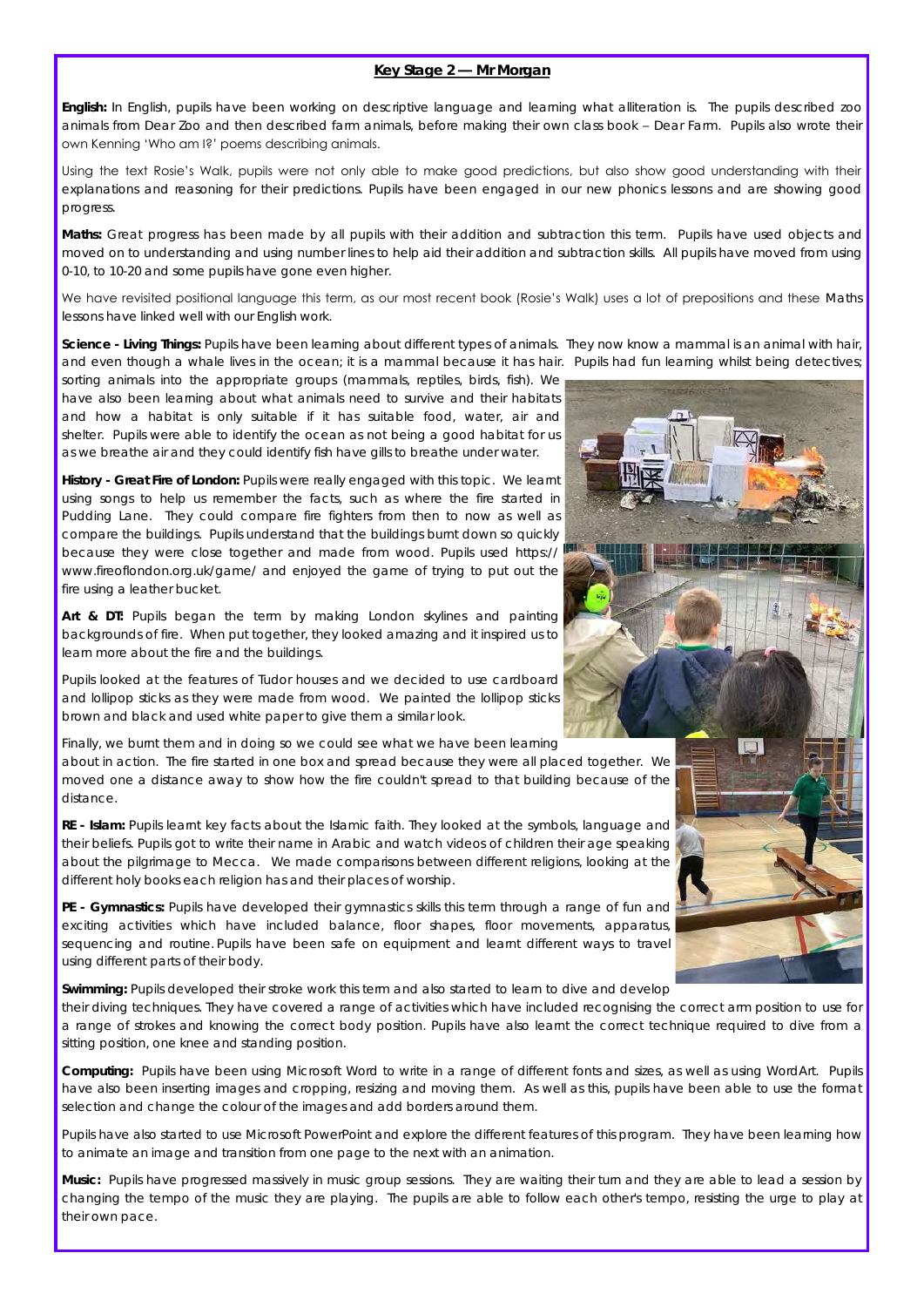**English:** This term we have been reading Skellig, a book where a move into a new house coincides with the main character's baby sister's illness and his world seems to falls apart. Then, one day he ventures in to the old crumbling garage and he stumbles upon a strange creature, who needs his help to survive. Michael's world changes forever.  The pupils greatly enjoyed creating their own 'Skellig'. We have also been researching different topics that the characters bring up such as evolution, as well as improving our grammar for example our sentence structure, joining words, homophones, adjectives, expanded noun phrases and understanding the differences between statements, questions and exclamations. It has been lovely to see the pupils engaged in such a fabulous book.

**Maths:** This term pupils have been studying 'Expressions, functions and formulae' topic. We have learnt how to use function machines, and pupils enjoyed being able to create their own function machines! We have also explored reading and plotting co-ordinates, and began to simplify expressions.

**Modern music & dance:** Pupils have studied different types of music (Hip hop, Pop and Disco funk) and learnt how to add movement and percussion to them. They have performed to their peers and reviewed their work.



**Food Prep:** Pupils have learnt how to make a jacket potato with beans and salad, flapjacks and beans on toast with cheese. They have been evaluating their work. They have taste tested cold meats, different fruits and vegetables as well as writing about what they have achieved.

**Careers:** Pupils have started their unit on Aiming High and learning about how to complete work with pride, paying attention to detail, and being able to recognise when they are doing well and when they find something too hard.

**Swimming:** Pupils developed their stroke work this term and also started to learn to dive and develop their diving techniques. They have covered a range of activities which have included recognising the correct arm position to use for a range of strokes and knowing the correct body position. Pupils have also learnt the correct technique required to dive from a sitting position, one knee and standing position.

**PE - Health, fitness and games:** Pupils have been developing their understanding of their own bodies, fitness and the effect of exercise. They have implemented these skills through team games which has helped develop their understanding of heart rate, speed and reaction time, agility and co ordination, teamworking, effect of exercise and problem solving within games.

**Science:** This term we have studied sound and light. We investigated the properties of both using a variety of practical lessons to support pupils' understanding and stimulate interest. We discussed the properties of materials as being opaque, transparent or translucent depending on if light can travel through the material. We discussed the light experiment that we did looking at reflecting and refraction. We also made a coin placed under a glass disappear by adding water. We looked at how a prism causes light to disperse into the seven colours of the rainbow and attempted to memorise these seven colours, ROYGBIV.

**Geography - What is an Economy:** Pupils have investigated the different type of industry in the UK. Pupils developed their decisionmaking skills by looking into the reasons that factories choose their locations. This will help them in life working out the cost/benefit of decisions in either purchasing items or in their jobs. They have identified why the UK is a good place to work and live.

**History - The Norman Conquest:** Pupils have been able to identify the key power struggles during the Norman Conquest era. They have identified why the Anglo-Saxon army were not successful in their defence of England following the defeat of the Viking army in the north of England. They have been able to look at different people who had a claim to the throne and make decisions on why they feel one person was more suited to the role.

**Art:** Pupils have learnt about Rangoli Art and how it is used in Diwali and other Indian festivals. They have designed and made clay candle holders, created an outdoor sculpture, and created a Rangoli design using coloured dots.





Archaeopteryx by Steven Jeeves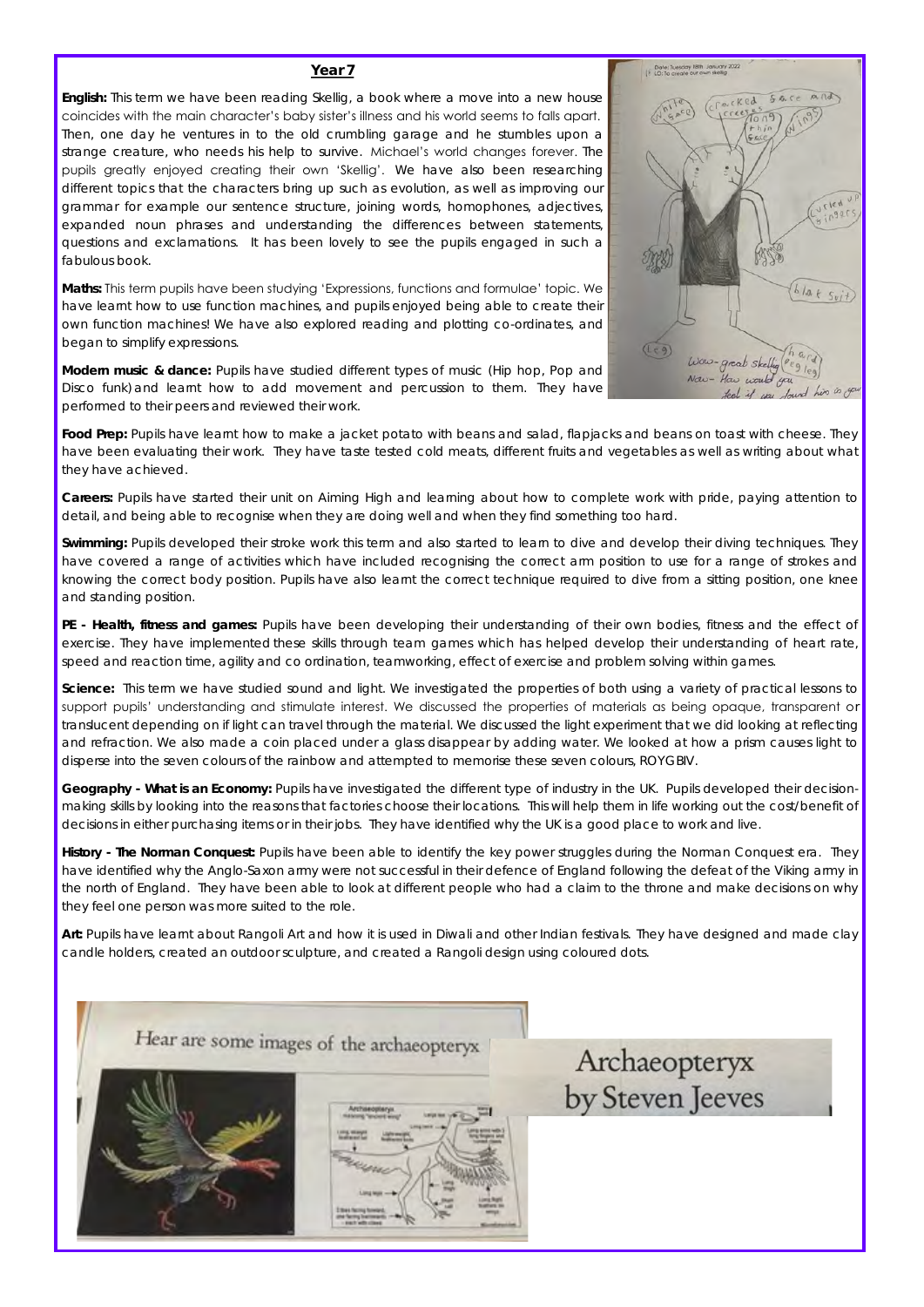**English:** We have really enjoyed the start of our book War Horse. It has been hard at times to hear how awful the conditions of WW1 were, however it really helped us to understand how the different owners of our main character (Joey) would be feeling. We also learnt about homophones, commas for lists, contracted words and adverbs. The pupils are really progressing with their writing and are starting to understand how to edit and improve their work.

**Maths:** This term pupils have been introduced to fractions, decimals and percentages. We spent time looking at what each number in a fraction represents, and learnt how to add and subtract fractions. Additionally, we have started studying transformations. Pupils have enjoyed using mirrors and tracing paper to transform shapes in different ways. Some pupils have

| Date: Wednesday 2nd February 2022.<br>LO: To understand feelings<br>220                                                                                                       |
|-------------------------------------------------------------------------------------------------------------------------------------------------------------------------------|
| Vear sect how are four do you knember me iss me                                                                                                                               |
| Albert 115 been So boring without You In Still May at<br>Dad breause he sold you to the army. But Ineed to they<br>has contrain Nichards been nice to keep I'm asked because. |
| he promote me he would be good to you. I don't even trace<br>If You U, Il 9et this of it Your Still enlies but I am bell                                                      |
| for the best and that is what In order del going.<br>to hope and hope you will get this letter But Toey I fewly                                                               |
| Trally Peally Lope Your of They I hape Your coling lovely<br>hayand thatyour drinning lots of would become that we                                                            |
| teep You howevery and strong. and sorry Joer Dad is cultured<br>MC 9st to 90 by Ject folk to You fuse                                                                         |
| Flom Albert                                                                                                                                                                   |

continued to develop their number skills, including counting in 2s, 5s and 10s, and place value.

**Science:** This term we have been learning about the universe. We rediscovered the order of planets in the solar system and then watched videos to illustrate the size of different stars. We wrote our intergalactic address considering our place in the universe and investigated the role of gravity in helping planets to maintain their orbit around the sun. We found out that the Earth's axis is tilted and as a result we have winter and summer depending on if we are tilted towards or away from the sun. Finally, we investigated meteorite collisions with the Earth by dropping marbles into sand. Unfortunately, the sand was quite wet so the craters were fairly small.

**Computing:** We have been looking at simple computer programming using Scratch. Pupils are able to change the character (sprite), change the background and create a story using this computer package. Pupils have had to carefully consider the ordering of events in their story to get the program to work in the expected way. This involved reviewing and improving their work.

**Modern music & dance:** Pupils have studied different types of music (Hip hop, Pop and Disco funk) and learnt how to add movement and percussion to them. They have performed to their peers and reviewed their work.

**Food Prep:** Pupils have learnt how to make Rocky Road cakes, Greek style pitta breads and cheese scones, they have learnt how to evaluate their work. They have taste tested cold meats, different fruits and vegetables as well as writing about what they have achieved.

**Swimming:** Pupils developed their stroke work this term and also started to learn to dive and develop their diving techniques. They have covered a range of activities which have included recognising the correct arm position to use for a range of strokes and knowing the correct body position. Pupils have also learnt the correct technique required to dive from a sitting position, one knee and standing position.

**PE:** This term pupils have been developing their net and ball skills through a variety of games and activities. Pupils have been developing their use of holding the racket and delivering different shots with their racket. Pupils have been practicing using a range of different sports including badminton, volleyball and tennis. It has been lovely to see their development in such a short amount of time.

**Geography - Population Growth:** Pupils have been able to develop their understanding of why places around the world have different numbers of people living in them. The pupils have looked at how we show different population changes in a country in the form of special graphs. We have also looked at why some countries choose to limit the number of children born and if this is successful.

**History - The Industrial Revolution:** Pupils have been studying the Industrial Revolution and how changes in farming allowed for the growth of factories. Pupils were able to see how factories have supported the development of towns and cities and how canals and railways allowed all of the goods made in factories to be transported around the country**.**

**Careers:** After our success with learning through our new online platform (Skills Builder) during previous terms, pupils are progressing well and are now focussing on their third employability skill of 'Staying Positive'. Pupils have been given the knowledge to enable them to think reflectively about what positive and negative emotions are and how these manifest within themselves, enhancing their intrapersonal understanding. From there, pupils have applied this knowledge to others' thoughts and feelings, allowing them to develop their interpersonal skills. Our pupils have found this level of critical thinking difficult at times, but have persisted with the challenges faced, which in itself has proved their ability to 'stay positive'.

**Art:** Pupils have learnt about Rangoli Art and how it is used in Diwali and other Indian festivals. They have designed and made clay candle holders, created an outdoor sculpture, and created a Rangoli design using coloured dots.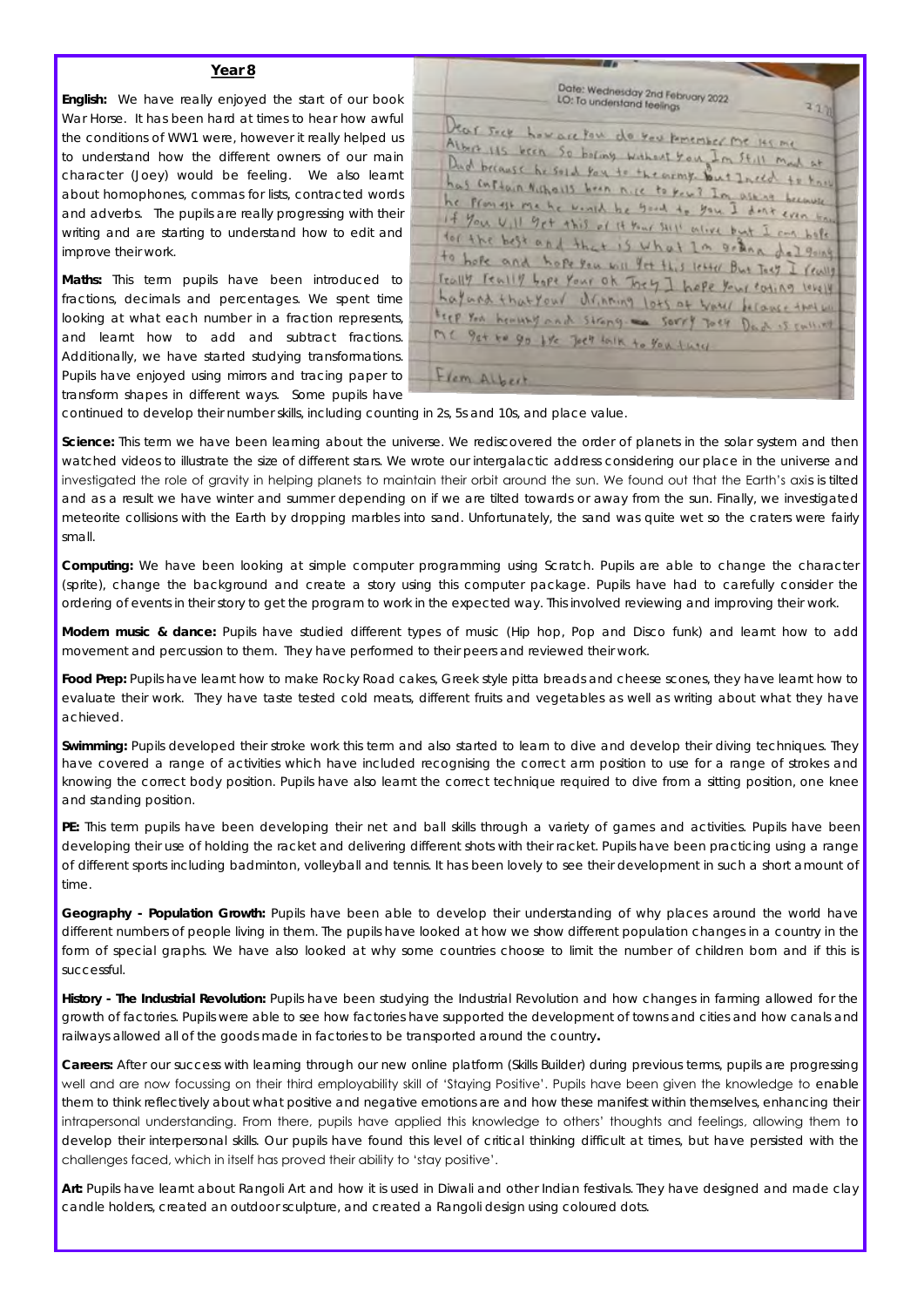**English:** The pupils have really engaged with our book – Holes, in which Stanley gets sent to Camp Green Lake, a juvenile detention camp, for a crime he did not commit. Stanley and the other boys at the camp are forced to dig large holes in the dirt every day. The pupils have enjoyed finding out that Stanley and the boys are digging holes because the Warden is searching for something. The pupils have also learnt about possessive apostrophes, understood new words, how to punctuate direct speech and how to use a dictionary and thesaurus.

**Maths:** Pupils have been exploring angles and shapes this term. Pupils were able to recognise the different types of angles, and learnt to use a protractor to measure and draw angles. Pupils have enjoyed using mirrors to find the lines of symmetry in shapes, and have shown excellent resilience solving perimeter and area problems.

Some pupils have continued to develop their number bonds to 20, counting in 2s, 5s and 10s, and they have began to identify 2D shapes.

**Modern music & dance:** Pupils have studied different types of music (Hip hop, Pop and Disco funk) and learnt how to add movement and percussion to them. They have performed to their peers and reviewed their work.

**Food Prep:** Pupils have learnt how to make Rocky Road cakes, Greek style pitta breads and cheese scones and they have evaluated their work. They have taste tested cold meats, different fruits and vegetables as well writing about what they have achieved.

| Doller, Rédoy Ath February 2022                                                                                                                                                                                                        |
|----------------------------------------------------------------------------------------------------------------------------------------------------------------------------------------------------------------------------------------|
| LO: To understand feelings                                                                                                                                                                                                             |
|                                                                                                                                                                                                                                        |
|                                                                                                                                                                                                                                        |
|                                                                                                                                                                                                                                        |
|                                                                                                                                                                                                                                        |
| Jan mars I am de log et en de le les<br>Internet in de mars                                                                                                                                                                            |
| $\Gamma$ , and $\Gamma$ and the depth of the long $\sim$ .                                                                                                                                                                             |
|                                                                                                                                                                                                                                        |
|                                                                                                                                                                                                                                        |
|                                                                                                                                                                                                                                        |
|                                                                                                                                                                                                                                        |
| $\frac{1}{2}f_1\in\mathbb{C}$ , we can be compatible to a strong and the monotonical control and a state of the control of the control of the control of the control of the control of the control of the control of the control of th |
| The construction of the surprises we have the set of the set of the set of the set of the set of the set of the set of the set of the set of the set of the set of the set of the set of the set of the set of the set of the          |
|                                                                                                                                                                                                                                        |
|                                                                                                                                                                                                                                        |
|                                                                                                                                                                                                                                        |
| I a loss throube those you welling them continued                                                                                                                                                                                      |
|                                                                                                                                                                                                                                        |
|                                                                                                                                                                                                                                        |
|                                                                                                                                                                                                                                        |
| <u>We also begin a class down, let the a books was new :</u><br>comby provincial data of class is vapore.                                                                                                                              |
|                                                                                                                                                                                                                                        |
|                                                                                                                                                                                                                                        |
|                                                                                                                                                                                                                                        |
|                                                                                                                                                                                                                                        |
| de la considerativa de la consecución de la consecución de la consecución de la consecución de la consecución de la consecución de la consecución de la consecución de la consecución de la consecución de la consecución de l         |
|                                                                                                                                                                                                                                        |
| We are her a me as detty by an 19 and the                                                                                                                                                                                              |
|                                                                                                                                                                                                                                        |
|                                                                                                                                                                                                                                        |
|                                                                                                                                                                                                                                        |
| - these is now of your hand to go                                                                                                                                                                                                      |
|                                                                                                                                                                                                                                        |
|                                                                                                                                                                                                                                        |
|                                                                                                                                                                                                                                        |
| $\frac{1}{2}$                                                                                                                                                                                                                          |

**Careers - Staying Positive:** After our success with learning through our new online platform (Skills Builder) during previous terms, pupils are progressing well and are now focussing on their fourth employability skill of 'Staying Positive'. Pupils have been given the knowledge to enable them to think reflectively about what positive and negative emotions are and how these manifest within themselves, enhancing their intrapersonal understanding. Pupils have then applied this knowledge to others' thoughts and feelings, allowing them to develop their interpersonal skills. Our pupils have found this level of critical thinking difficult at times, but have persisted with the challenges faced, which in itself has proven their ability to 'stay positive'

**Swimming:** Pupils developed their stroke work this term and also started to learn to dive and develop their diving techniques. They have covered a range of activities which have included recognising the correct arm position to use for a range of strokes and knowing the correct body position. Pupils have also learnt the correct technique required to dive from a sitting position, one knee and standing position.

**PE - Health, fitness and games:** Pupils have been developing their understanding of their own bodies, fitness and the effect of exercise. They have implemented these skills through team games which have helped develop their understanding of heart rate, speed and reaction time, agility and co ordination, teamworking, effect of exercise and problem solving within games.

**Technology - Food Preparation:** Pupils have learnt how to make Rocky Road cakes, Greek style pitta breads and cheese scones, they have learnt how to evaluate their work. They have taste tested cold meats, different fruits and vegetables as well as writing about what they have achieved.

**Science:** This term we have continued to learn about evolution. We have talked about extinction and why the Dodos could not survive on the island of Mauritius. We talked about adaptation and why some animals fit in better than others. We also investigated which beak is best using a variety of apparatus as beaks, trying to move a food item (marble) to a different place. We found that test tube holders were the best beak. This illustrates that the design of animals and plants is dictated partly by their environment.

**ICT:** We have been studying animation. We tried a process known as onion skinning using a program called Flip Anime, where a picture is reproduced several times with small changes to each picture creating the impression of movement when view in rapid succession. We also used a program called Blender which makes the computer do a lot of the intermediate stages in animation.

**Geography - How does Ice Change the World?** In this unit, pupils have developed their knowledge of the areas of the world covered by glaciers and ice sheets.  They have learnt how ice has created landscapes and shaped the world around us.  Pupils have also learnt how areas covered in ice present opportunities and challenges for people in their lives. The impacts of global warming on glaciers has also been investigated and turned the pupils into detectives as they solved a murder that happened over a thousand years ago and was hidden in ice.

**History - Cold War:** Pupils have been investigating the events in the world post World War 2. Following the surrender of Japan and the end of the Second World War, the threat of communism created a Cold War between the USA and USSR. Pupils have investigated the different theatres that the USSR and USA engaged in conflict across Asia.

**Art:** Pupils have learnt about Rangoli Art and how it is used in Diwali and other Indian festivals. They have designed and made clay candle holders, created an outdoor sculpture, and created a Rangoli design using coloured dots.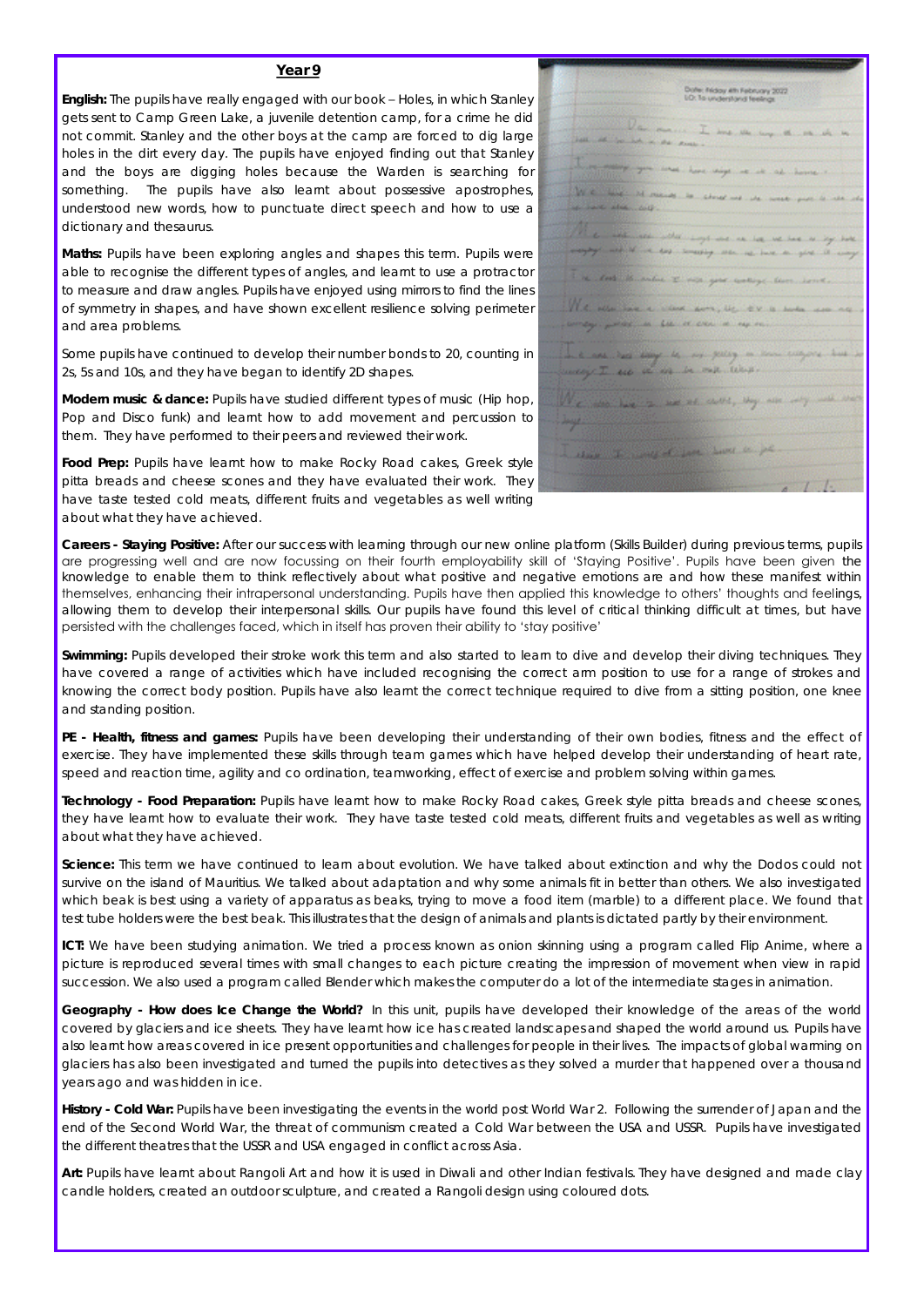**English:** The pupils have all really engaged with our book – Animal Farm. The GCSE pupils have responded exceptionally well to the link to the Russian Revolution, as well as trying to find quotes from the book to evidence their understanding of events. Not to be left out, the Functional Skills pupils have been practising their skills and should all be proud of what they produced in the first round of their Functional Skills exams.

**Maths:** This term, GCSE pupils have learnt how to break down and solve linear equations and inequalities. We started our topic on 'angles', in which pupils have practiced using a protractor to measure and draw angles, and explored the different types of angles. Functional skills pupils have developed methods of multiplication and division, using arrays. They have also enjoyed our topic on 'time', particularly using the clocks to show different times.

**Swimming:** Pupils developed their stroke work this term and also started to learn to dive and develop their diving techniques. They have covered a range of activities which have included recognising the correct arm position to use for a range of strokes and knowing the correct body position. Pupils have also learnt the correct technique required to dive from a sitting position, one knee and standing position.

**PE: Health, fitness and games** Pupils have been developing their understanding of their own bodies, fitness and the effect of exercise. They have implemented these skills through team games which have helped develop their understanding of heart rate, speed and reaction time, agility and co ordination, teamworking , effect of exercise and problem solving within games.

**Science:** This term we have covered the units titled 'Reproduction' and 'Acids and Alkalis'. We have made an indicator and used litmus and universal indicator. We have investigated which antacid tablets are best for acid reflux. In the reproduction unit we talked about how babies are conceived and how contraception can prevent unwanted pregnancy. We discussed the stages in human development from zygote, to embryo, to foetus to baby.

**Careers:** Year 10 have spent this term looking inward, reflecting on themselves, their capabilities and possible support needs in the future whilst completing their 'vocational profile' document. This document is designed and recommended by ISEND, The Careers and Enterprise Company, East Sussex Careers Hub and East Sussex County Council. The hope is that this document can be amended and altered as our learners grow and support their future development specifically in the world of work. Pupils have had a very mature and open attitude to this unit of work.

#### **BTEC Vocational Studies**

This term our BTEC Vocation group have been finalising work surrounding their 'environment and us' unit. We began the term by installing our bug hotel on the school site and pupils have enjoyed witnessing for themselves bugs and spiders making use of the five star facilities!

A highlight from the term, for a number of our transport enthusiasts was conducting a traffic survey! We tallied and plotted methods of transport predominantly used outside St Mary's and linked with the knowledge surrounding emissions and pollution, also developing skills pupils require for their Functional Skills Maths. Our young adults also did a survey of our school population to enquire on modes of transport predominantly used by them – speaking with other pupils was another highlight for many.

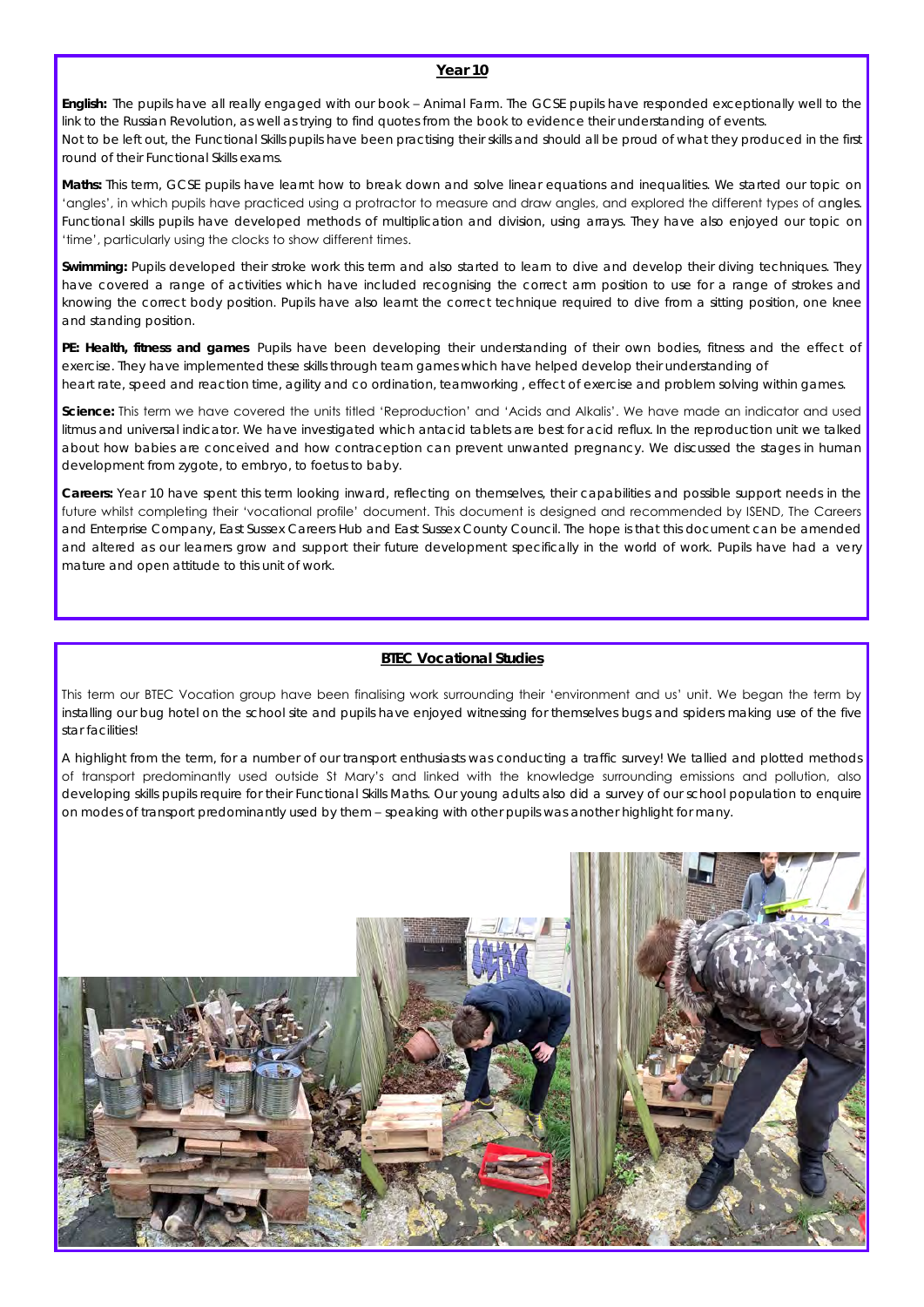#### **Key Stage 4/5H**

**English - Entry Level 1-3:** Pupils have studied a selection of English topics including reading comprehension, writing sentences, extracting information, email texts and spelling and punctuation. They have used these skills to then practice completing past exam papers in reading and writing, with supportive texts.

**Maths:** Pupils have continued to strengthen their fundamental Maths skills in addition and subtraction. We have worked on our number bonds of 10 and 20 sequencing and have become more confident. Using shapes we have demonstrated our understanding of simple fractions. We have also practiced our use of clocks and reading times.

**Swimming:** Pupils developed their stroke work this term and also started to learn to dive and develop their diving techniques. They have covered a range of activities which have included recognising the correct arm position to use for a range of strokes, knowing the correct body position to use for a range of strokes. Pupils have also learnt the correct technique required to dive from a sitting, one knee and standing position.

**PE - Gymnastics:** Pupils have developed their gymnastics skills this term through a range of fun and exciting activities which have included balance, floor shapes, floor movements, apparatus, sequencing and routine. Pupils have been safe on equipment and learnt different ways to travel using different parts of their body.

**Computing:** In ICT we have been completing the programming coursework component for our entry level qualification. We have looked at the use of scratch and managed to change characters (sprites) and backgrounds. We are continuing to work on controlling the sprites using different codes

**Careers:** 5H have continued their explorative journey on 'being organised', trying out new ways to be and stay organised throughout their lives. We have utilised our school iPads to set alarms and timers in order to develop our time management. The ICT theme has continued with pupils consciously arranging and organising their personal drives on our school network, by means of appropriately placed and named files and folders. Pupils have also touched upon what a diary is, why this is useful and gave it a go, planning their own schedule using symbols.

#### **BTEC Hospitality**

Pupils have started their new Unit on Serving Food and Drink and have enjoyed using the Vocational Centre to support them with this process. The pupils have practiced asking for help, using eye contact and asking the customer what they would like to order correctly, as well as the weekly tasks such as money skills, setting up equipment and making sure safe hygiene practices are followed.

#### **Duke of Edinburgh**

In Duke of Edinburgh this term we have been learning about first aid. We have been doing role play around phoning the emergency services and we have been learning about the different first aid equipment and the pupils learnt how to apply a bandage.



#### **BTEC Sport**

**Unit: Contributing to running a sports event**

#### **BTEC Art**

**Unit AD8: Designing a product**

Pupils have started to learn about the different sporting events and the organisation needed for a successful event. They have practiced making their own micro events and recognised the importance of team working skills within this. Pupils have been able to solve problems and look at past sporting events which have gone wrong and asked why this has happened.

Pupils have started their new Design Brief on product design and exploring designs for different packaging with the theme of British Icons. They have learnt a selection of different Art techniques and learnt a keyword each week.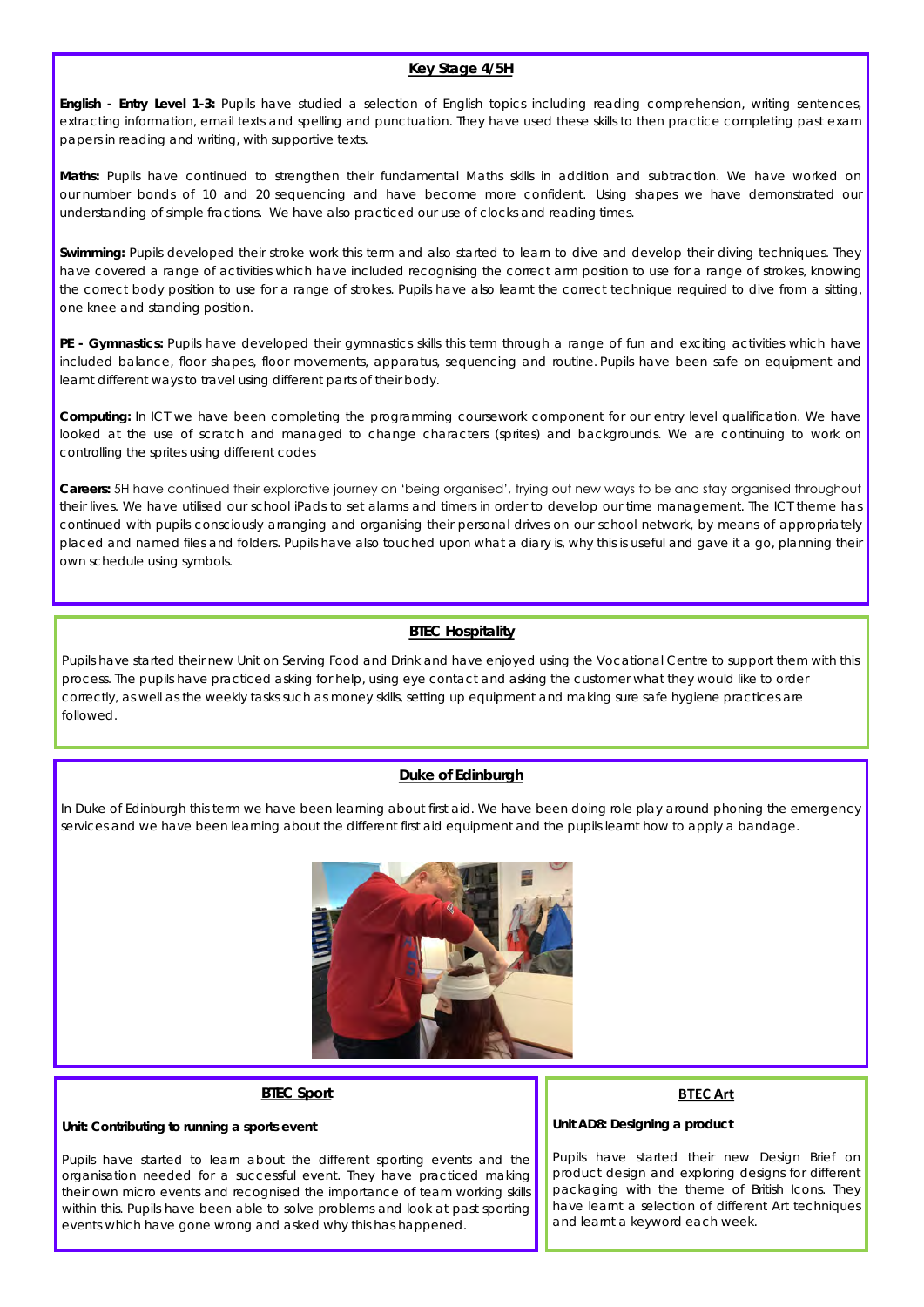#### **Key Stage 4/5W**

**English - Entry Level 1-3:** Pupils have studied a selection of English topics including reading comprehension, writing sentences, extracting information, email texts and spelling and punctuation.

They have used these skills to then practice completing past exam papers in reading and writing, with supportive texts.

**English - GCSE:** Pupils have completed lots of revision work on A Christmas Carol, including understanding the characters and themes from the text. They have also taken on board advice on how to answer exam questions, as well as improve them. Towards the end of the term, we have also look at analysing some unseen poetry and again the pupils have been fantastic at understanding what they need to complete an answer.

**Maths:** We started the term by learning how to break down and solve linear equations and inequalities. During our second topic we have explored properties of angles, including calculating missing angles in polygons. Pupils continued to show fantastic resilience when tackling GCSE style questions, and have all made progress with their exam technique in Maths.

**Swimming:** Pupils developed their stroke work this term and also started to learn to dive and develop their diving techniques. They have covered a range of activities which have included recognising the correct arm position to use for a range of strokes and knowing the correct body position. Pupils have also learnt the correct technique required to dive from a sitting position, one knee and standing position.

**PE - Health, fitness and games:** Pupils have been developing their understanding of their own bodies, fitness and the effect of exercise. They have implemented these skills through team games which have helped enhance their knowledge of heart rate, speed and reaction time, agility and co ordination, teamworking, effect of exercise and problem solving within games.

**Science:** This term we have started work on the OCR Entry Level Science units, entitled 'Body Wars', 'Heavy Metal', and 'Our Electricity Supply'. Wherever, possible we have been using practical work to help support the pupils and their understanding in science, they have really engaged with this and thoroughly enjoyed this way of learning.

**Careers:** To start the term, pupils threw themselves into the deep end with their planned event, the cake sale. With support from our school community, we were able to raise just over £140.00 for pupils chosen charities! KS4/5W should be really proud of themselves! Our KS4/5W class are currently split for careers, allowing various groups to focus on units they require to complete varying levels of BTEC qualifications. A small number of pupils are furthering their work 'working with others' and are functioning with less direction and more independence to plan another school-based event /club. The remainder of pupils have started on our 'being organised' topic. Initially we have explored the concept of organisation – why this aspect of our lives is important and how it may feel or look. Together we have mind-mapped all organisational techniques we can think of and look forward to exploring these in more depth over the coming terms.

#### **BTEC Land Based Studies**

#### **Developing Estate Maintenance Skills**

Pupils have been carrying out maintenance tasks at Little Gate Farm. They have been learning about the proper protective equipment and clothing needed for different tasks. Pupils have also been able to identify hazards and plan appropriately what tools they need to complete the tasks needed. The pupils continue to clean out the stables for the horses but also carried out tasks for the goats. They fixed the fence, added new layers to the fence for their safety and to stop the goats from escaping and they cleared out new areas for the goats.



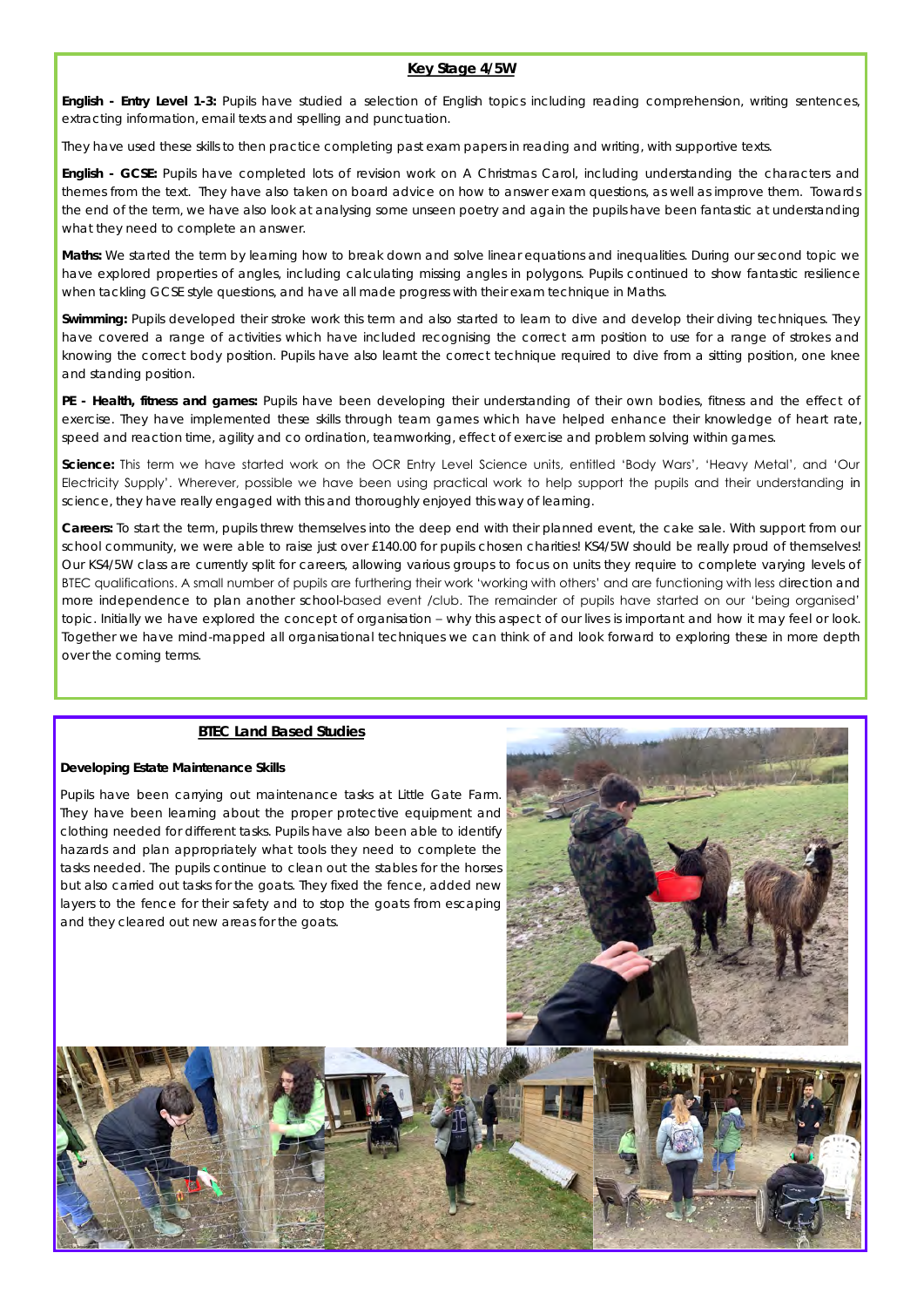#### **BTEC Digital Media**

**UNIT 5: Creating a Storyboard**

During this term we have learnt about the different components of storyboards, such as camera angles and movement, the use of audio and sound, and the transitions between shots. We have discussed how these components create meaning for the audience and how to get feedback information about our storyboard from the audience.

#### **BTEC Construction**

The pupils have embraced our new topic, having benefited from their previously learnt construction knowledge, specifically focusing on the painting and decorating trade. Pupils have not only developed their knowledge surrounding tools and materials but have delved deep into the careers aspect following a supported interaction with a professional within the industry. Pupils were able to take advantage of the opportunity to quiz our guest and thoroughly enjoyed doing so! Through the later part of the term we have started to get our hands dirty by preparing our allocated area on site to practice our newly obtained skills, the pupils particularly enjoyed wearing our new protective overalls!



#### **Therapy**

In KS2 pupils have enjoyed playing games to learn positional language. They have also used music and songs to strengthen social relationships. In music therapy group pupils have improved their listening and turn taking skills. In sensory circuits pupils have learnt routines and developed their ability to work within a group. Some have begun to introduce new elements to their circuits. Pupils have also worked on developing listening, turn taking and shared attention. They are building their ability to listen to instructions. Other pupils in KS2 have continued their work on 'Zones of Regulation'. They have focused on how they feel in response to different scenarios. Role play has also been used to explore facial expressions. Pupils have demonstrated the ability to use the 'Zones' board in their classroom to support them to express how they are feeling.

In KS3 pupils have explored conflict. They have learnt about different types of conflict and how they respond to or handle these. Activities such as 'Conflict Jeopardy' and the story 'The Legend of Rock, Paper, Scissors' have been used to support pupils to engage with the topic and to broaden their understanding. Other pupils have focused on completing their 'Zones of Regulation' booklets and have made up their own coping toolboxes. Using the Superflex scheme pupils have explored the characters 'Brain Eater' who distracts you (making it hard to complete everyday tasks, like getting ready for school or listening in class) and 'Space Invader' who makes the person's body move into other people's personal space, (not understanding how uncomfortable this makes them). Other pupils have focused on what it means to be passive, aggressive and assertive, taking a role in planning and identifying activities to build their skills and understanding. Our KS4 pupils have developed their abilities in relation to trust and negotiation. They have also worked on building their skills thinking of solutions to problems.

In KS5 pupils have worked on developing their conversation skills. They have also focused on developing their understanding of different types of relationships, linking emotions to friendship scenarios, and on recognising what makes a good friend. Pupils have practiced using different sensory strategies and have built their confidence in making hot drinks and simple snacks. Other pupils in KS5 have considered the values and attributes that they find important in a friend. They have also explored what respect is, how we demonstrate it, and why it is important in relationships.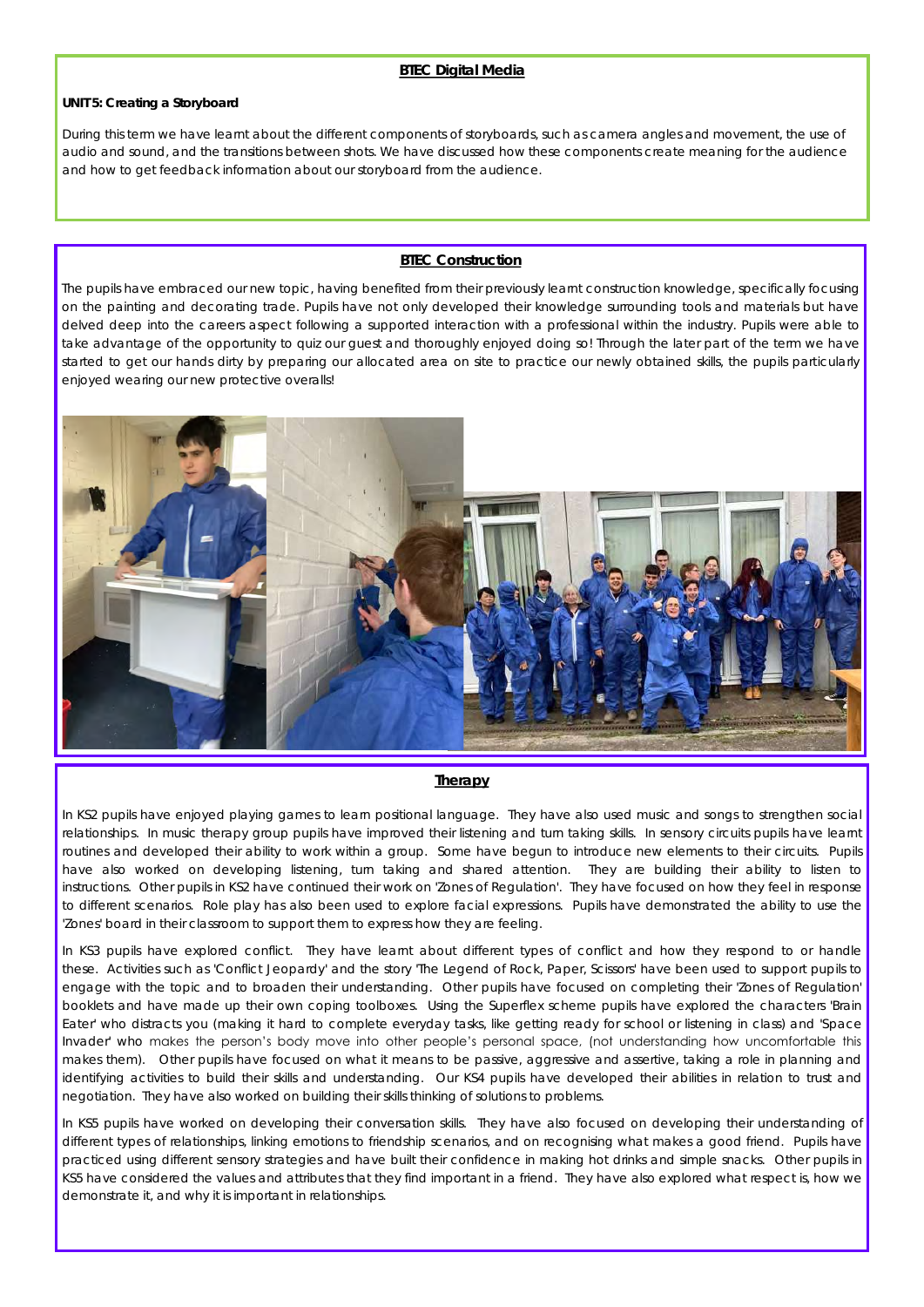#### **Safer Internet Day Tuesday February 8th 2022**

While the internet brings many invaluable benefits such as education, entertainment and media, we should remember that it can also be used by some individuals to take advantage of others. At St Mary's, pupils' safety is upmost in our list of priorities. This week, pupils have been making an extra effort to learn about staying safe online. Our ICT lessons were focused on this issue and a whole school quiz at the end of the week tested how much we had learnt, with extra credits going to the highest scoring classes. One of the main messages is that honest and open conversations about the internet should be encouraged. There are many resources available to support parents/carers in keeping children safer on the internet. Some useful links are included below:

**Links for Parents**

**Toolkit**

https://www.childnet.com/resources/parent-and-carer-toolkit/ **Leaflets** https://www.childnet.com/resources/foster-carers-and-adoptive-parents/ **Family Agreement** file:///C:/Users/jagot/Downloads/Family-Agreement.pdf **Screen Time** https://www.childnet.com/resources/screen-time-and-healthy-balance-quick-activities/



To celebrate the Chinese New Year on Tuesday 1st February, we changed the menu and pupils celebrated by having Chinese food at lunchtime. Leading up to this, pupils made decorations for the hall and masks in celebration of the year of the Tiger!

#### **National Careers Week**

As part of national careers week we will be participating in a range of activities from the 7th to 11th of March 2022.

On Monday the 7th of March, we will be collapsing the timetable for the day and will be having a Careers day in school, we will be inviting visitors into the school to talk about different jobs and we will be welcoming some past pupils to the school to talk about their experiences beyond St Mary's.

#### **Health**

**Why are grapes so dangerous?**

The size and shape of grapes means it can completely block a young person's airway. The tight seal produced by the grape's smooth surface makes it difficult to dislodge with standard first aid techniques.

Due to the risk of choking, if you are providing your child with grapes, please cut this in half/quarter lengthways.



#### **School Council**

In School Council pupils have heard about some of the changes that have been made, or that are due to be put in place in response to their suggestions. These have included the introduction of milk once a week at lunchtimes, a printer club to allow pupils to develop their skills using the 3D printer, upcoming credit boost days, and the development of a College library. As part of developing a College library, pupils have considered what might be needed to make it appealing, e.g. comfortable seating, magazines, books aimed at teenagers with a range of reading abilities. Our School Council Representatives have also been involved in thinking about strategies to avoid footballs being lost, and in finding out about the experiences of new pupils. They have also shared suggestions for upcoming cultural celebrations.

We look forward to hearing more from our Classes and their Representatives at our next School Council meeting on the 18th March.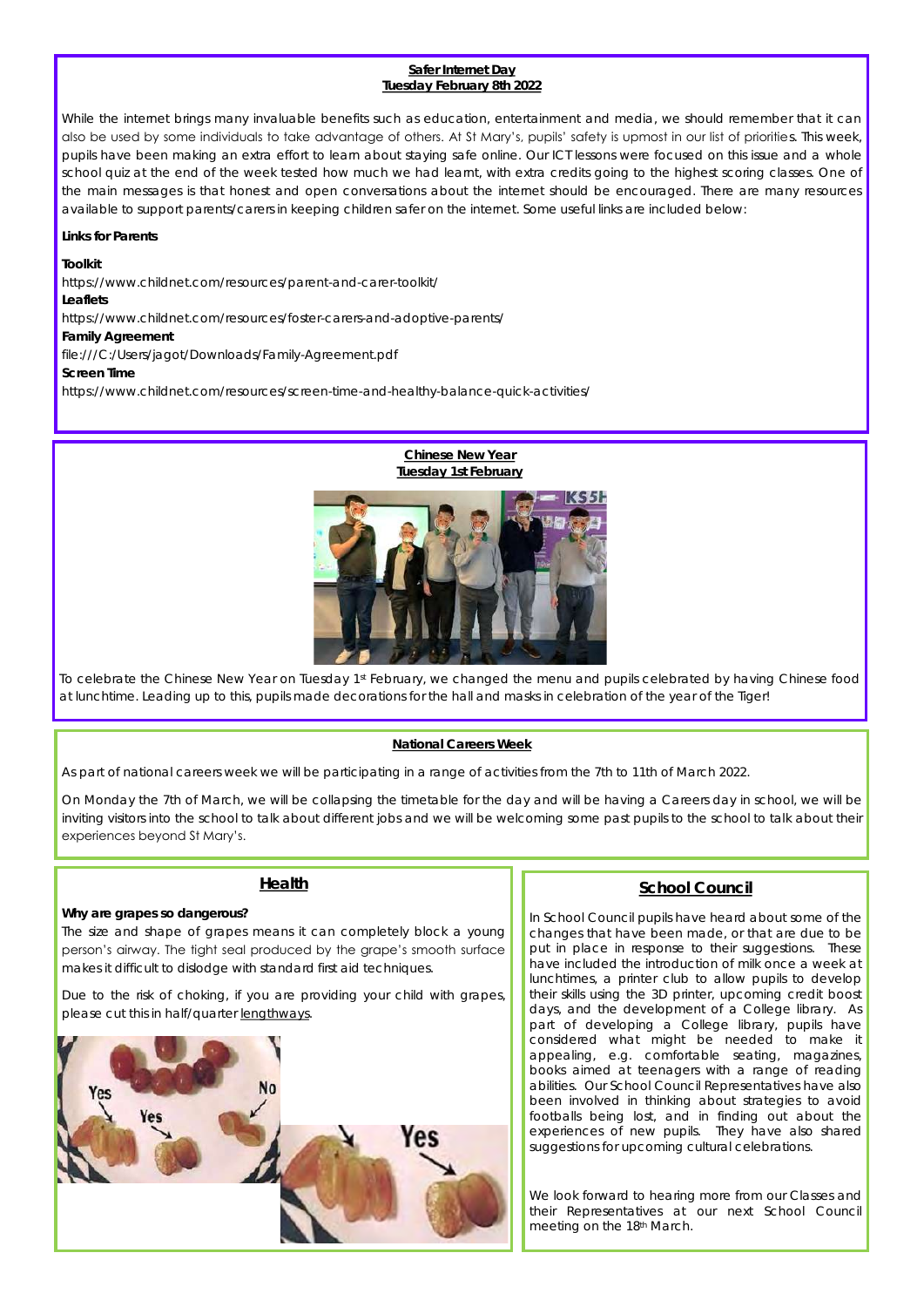#### **North Lodge**

Our residential pupils have been working really hard on their Living skills targets, cooking, laundry and joining in with all of the group activities which are available to them.







Pupils continue to have an opportuning every week to share information, forthcoming events, make requests for activities which they would like to be available to them as well as discussing more formal things such as, fire evacuation procedures and different aspects of health and safety.

We have welcomed Barry Godden, our new Head of Care, this term. The pupils are really enjoying getting to know him and have welcomed his participation in some of the evening activities.

We look forward to some upcoming events that we will be celebrating on the house next term, including Pancake Day and our Easter Egg Hunt.

We wish you a happy half term holiday.

#### **Football Tournament's**

This term we have had the opportunity to represent the school at two football competitions hosted by Brighton and Hove Albion Football Club. Year 9 and 10 were first to compete and played well against pupils who were a lot older than them, scoring a lot of goals and finishing in fourth place.

Two weeks later it was the turn of year 7 and 8 pupils who were playing together for the first time. There was a great team spirit and attitude on the day with some great goals scored and brilliant saves, each pupil went home with a medal.

On both occasions pupils represented St Mary's and showed how well our pupils followed sportsmanship and fair play, well done both teams!



#### **Key Dates Term 4**

| Day                              | <b>Event</b>                                                |
|----------------------------------|-------------------------------------------------------------|
| <b>Monday 21st February 2022</b> | INSET day                                                   |
| Tuesday 22nd February 2022       | First day of term 4                                         |
| Thursday 3rd March 2022          | World Book Day-Dress up as pupils favourite book characters |
| Monday 7th-11th March 2022       | National Careers Week                                       |
| Friday 18 March                  | Red Nose 'Non School Uniform Day' £1 donation               |
| Friday 1st April 2022            | Last day of Term 4                                          |
| Monday 4th-Friday 8th April 2022 | <b>Easter Provision</b>                                     |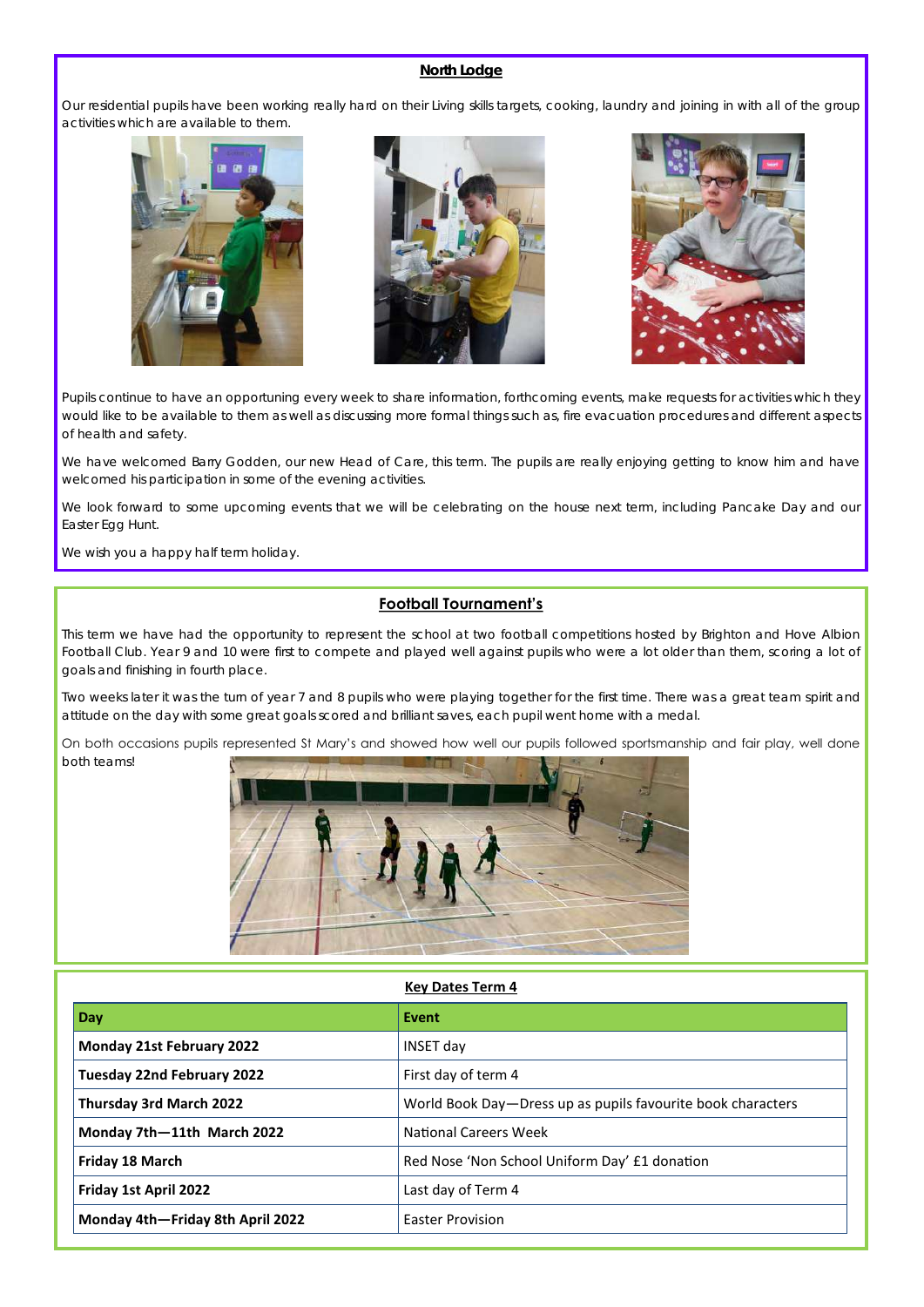**Week 1**

|               | <b>BREAKFAST</b>                                                                                                                               | LUNCH                                                                                                                                                                                        | <b>SUPPER</b>                                                                                      |
|---------------|------------------------------------------------------------------------------------------------------------------------------------------------|----------------------------------------------------------------------------------------------------------------------------------------------------------------------------------------------|----------------------------------------------------------------------------------------------------|
| <b>MON</b>    | Porridge<br><b>Wholemeal Cereals</b><br>White or Wholemeal Toast<br>A Selection of Fresh Fruit Tea, Coffee                                     | Vegetarian Pasta Bolognese (V)<br>Tuna, Cheese, Baked Beans Jacket Potato or Wholemeal Roll<br>A Selection of Fresh Fruit and Yoghurts                                                       | Fish Finger Sandwiches with Tartar Sauce<br>Mixed Salad<br>A Selection of Fresh Fruit and Yoghurts |
| <b>TUES</b>   | Porridge<br><b>Wholemeal Cereals</b><br>White or Wholemeal Toast<br>A Selection of Fresh Fruit<br>Tea. Coffee                                  | Sausage in a Roll or Vegetarian Sausage in a Roll<br>Oven Chips, Beans<br>Ham, Cheese, Tuna-Jacket Potato or Wholemeal Roll<br>A Selection of Fresh Fruit and Yoghurts                       | Wrap Selection with Tinned Soup<br>Mixed Salad<br>A Selection of Fresh Fruit and Yoghurts          |
| <b>WED</b>    | Porridge<br>Wholemeal Cereals<br>White or Wholemeal Toast<br>A Selection of Fresh Fruit<br>Tea. Coffee                                         | Pork Chop or Lentil Loaf (V)<br>Roast Potatoes, Parsnips, Cabbage<br>Beef, Cheese, Egg Jacket Potato or Wholemeal Roll<br>Chocolate Brownie<br>A Selection of Fresh Fruit and Yoghurts       | Omelette<br>Mixed Salad<br>A Selection of Fresh Fruit and Yoghurts                                 |
| <b>THURS</b>  | Crumpets, Porridge<br><b>Wholemeal Cereals</b><br>White or Wholemeal Toast<br>A Selection of Fresh Fruit<br>Tea, Coffee, Orange or Apple Juice | Meatballs in Tomato Sauce or Vegetarian Meatballs in Tomato<br>Sauce (V) Homemade Quiche,<br>Tuna, Turkey, Cheese Jacket Potato or Wholemeal Roll<br>A Selection of fresh Fruit and Yoghurts | Sausage & Beans<br>Mixed Salad<br>A Selection of Fresh Fruit and Yoghurts                          |
| <b>FRIDAY</b> | Porridge<br><b>Wholemeal Cereals</b><br>White or Wholemeal Toast<br>A Selection of Fresh Fruit<br>Tea, Coffee                                  | Breaded Haddock or Vegetable Burger(V)<br>Oven Chips, Baked Beans, Spaghetti<br>Ham, Egg Dairy Lea Triangles, Cheese Jacket Potato or Whole-<br>meal Roll<br>A Selection of Fresh Fruit      |                                                                                                    |

#### **Week 2**

|               | <b>BREAKFAST</b>                                                                                                                                   | LUNCH                                                                                                                                                                                             | <b>SUPPER</b>                                                                |
|---------------|----------------------------------------------------------------------------------------------------------------------------------------------------|---------------------------------------------------------------------------------------------------------------------------------------------------------------------------------------------------|------------------------------------------------------------------------------|
| <b>MON</b>    | Porridge<br><b>Wholemeal Cereals</b><br>White or Wholemeal Toast<br>A Selection of Fresh Fruit<br>Tea, Coffee                                      | Macaroni Cheese<br>Garlic Bread<br>Baked Beans, Cheese, Egg Jacket Potato or Wholemeal Roll<br>A Selection of Fresh Fruit & Yoghurts                                                              | Bacon Baps<br>Mixed Salad<br>Fresh Fruit or Yoghurt                          |
| <b>TUES</b>   | Porridge<br><b>Wholemeal Cereals</b><br>White or Wholemeal Toast<br>A Selection of Fresh Fruit<br>Tea, Coffee                                      | Beef Hotpot or Stuffed Peppers (V)<br>Cauliflower, Green Beans<br>Ham, Tuna, Dairy Lea Triangles, Cheese Jacket Potato or Whole-<br>meal Roll<br>A Selection of Fresh Fruit & Yoghurts            | Sandwich Selection with Tinned Soup<br>Mixed Salad<br>Fresh Fruit or Yoghurt |
| <b>WEDS</b>   | Porridge<br><b>Wholemeal Cereals</b><br>White or Wholemeal Toast<br>A Selection of Fresh Fruit<br>Tea, Coffee                                      | Roast Gammon or Lentil Loaf (V)<br>Herbie Diced Potatoes, Cabbage & Carrots<br>Chicken, Pilchards, Cheese Jacket Potato or Wholemeal Roll<br>Sponge Cake<br>A Selection of Fresh Fruit & Yoghurts | Pasta Bake<br>Mixed Salad<br>Fresh Fruit or Yoghurt                          |
| <b>THURS</b>  | Croissants, Porridge<br><b>Wholemeal Cereals</b><br>White or Wholemeal Toast A Selec-<br>tion of Fresh Fruit<br>Tea, Coffee, Orange or Apple Juice | Pasta Bolognese or Vegetable Pasta Bake (V)<br>Homemade Quiche, Corned Beef, Prawns<br>Jacket Potato or Wholemeal Roll<br>A Selection of Fresh Fruit & Yoghurts                                   | Scrambled eggs on Toast<br>Mixed Salad<br>Fresh Fruit or Yoghurt             |
| <b>FRIDAY</b> | Porridge<br>Wholegrain Cereals<br>White or Wholemeal Toast<br>A Selection of Fresh Fruit<br>Tea, Coffee                                            | Fish Fingers or Vegetable Fingers (V)<br>Jacket Wedges, Spaghetti Hoops & Peas<br>Cheese, Tuna, Egg Jacket Potato or Wholemeal Roll<br>A Selection of Fresh Fruit & Yoghurts                      |                                                                              |

#### **Week 3**

|               | <b>BREAKFAST</b>                                                                                                                                       | <b>LUNCH</b>                                                                                                                                                                                                                   | <b>SUPPER</b>                                                                              |
|---------------|--------------------------------------------------------------------------------------------------------------------------------------------------------|--------------------------------------------------------------------------------------------------------------------------------------------------------------------------------------------------------------------------------|--------------------------------------------------------------------------------------------|
| <b>MON</b>    | Porridge<br><b>Wholemeal Cereals</b><br>White or Wholemeal Toast<br>A Selection of Fresh Fruit<br>Tea. Coffee                                          | Vegetable Fingers (V)<br>New Potatoes, Carrots & Peas<br>Cheese, Egg, Baked Beans Jacket Potato or Wholemeal Roll<br>A Selection of Fresh Fruit & Yoghurts                                                                     | Taco Boats with Minced Beef<br>Mixed Salad<br>Fresh Fruit or Yoghurt                       |
| <b>TUES</b>   | Porridge<br><b>Wholemeal Cereals</b><br>White or Wholemeal Toast<br>A Selection of Fresh Fruit<br>Tea. Coffee                                          | Chicken Curry or Vegetable Curry (V)<br><b>Rice</b><br>Ham, Tuna, Cheese Jacket Potato or Wholemeal Roll<br>A Selection of Fresh Fruit & Yoghurts                                                                              | Sandwich Selection with Tinned Soup<br>Mixed Salad<br>Fresh Fruit or Yoghurt               |
| <b>WEDS</b>   | Porridge<br><b>Wholemeal Cereals</b><br>White or Wholemeal Toast<br>A Selection of Fresh fruit<br>Tea, Coffee                                          | Roast Chicken, Sage & Onion Stuffing<br>Cheese & Celery Loaf (V)<br>Roast Potatoes, Cabbage & Swede<br>Beef, Salmon, Egg, Cheese Jacket Potato or Wholemeal Roll<br>Rice Crispy Cakes<br>A Selection of Fresh Fruit & Yoghurts | Jacket Potatoes with a Selection of Top-<br>pings<br>Mixed Salad<br>Fresh Fruit or Yoghurt |
| <b>THURS</b>  | Pan Au Chocolate, Porridge<br><b>Wholemeal Cereals</b><br>White or Wholemeal Toast<br>A Selection of Fresh Fruit<br>Tea, Coffee, Orange or Apple Juice | Shepherds Pie or Vegetable Pie (V)<br><b>Broccoli &amp; Carrots</b><br>Homemade Quiche, Chicken, Tuna, Cheese Jacket Potato or<br>Wholemeal Roll<br>A Selection of Fresh Fruit & Yoghurts                                      | Hot Dogs in Rolls<br>Mixed Salad<br>Fresh Fruit or Yoghurt                                 |
| <b>FRIDAY</b> | Porridge<br><b>Wholemeal Cereals</b><br>White or Wholemeal Toast<br>A Selection of Fresh Fruit<br>Tea. Coffee                                          | Breaded Cod, Vegetarian Burger (V)<br>Oven Chips, Baked Beans & Peas<br>Egg, Cheese, Ham Jacket Potato or Wholemeal Roll<br>A Selection of Fresh Fruit & Fruit Yoghurts                                                        |                                                                                            |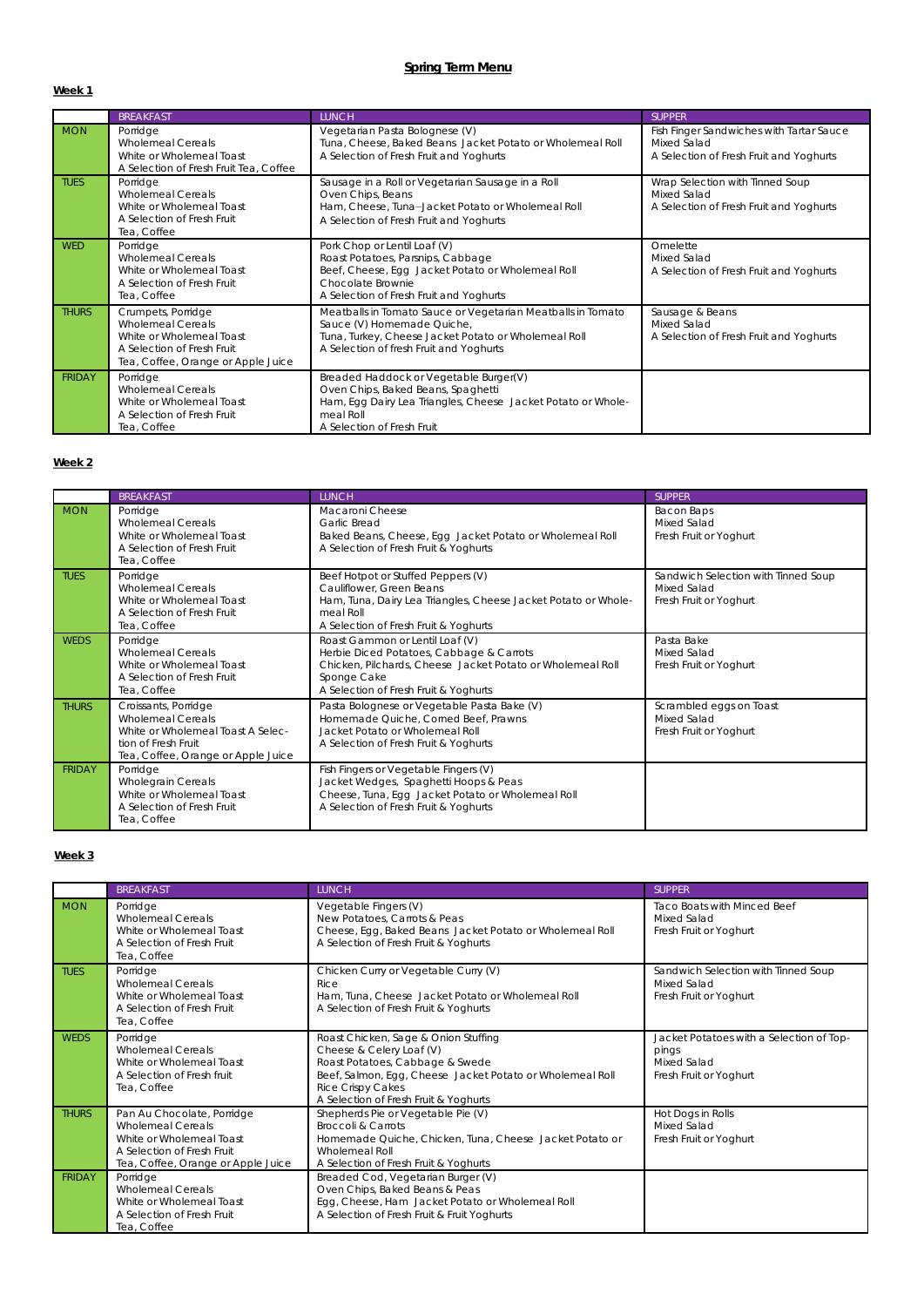# Childre

YOUNG PEOP DVICE **SEXUAL HAR** 

## **Summary of top tips**

Start speaking to your children about these issues before you first give them a phone or set up a social media account. This might feel very early. but you can do it in an age-appropriate way. It is better to be proactive than reactive.

Don't wait for the crisis.

**HING** 

**D KNOWN** 

Keep the conversation going. Adapt to your child so you can support them. Don't mention it once and think that's enough.

Keep It casual, find everyday opportunities to speak about these issues with your child - like when you're walking or driving somewhere. Don't scare them with 'the big talk'.

Focus on your child's emotions first and work out what they may have seen online. By listening to your child and understanding if they accessed harmful content, you can help to support them.

Don't punish them before listening and understanding.

Keep curious about the technology your child is using and stay up to date with platforms, apps and trends.

Don't pretend these issues don't exist

Set boundaries. Use filtering tools to limit your child's exposure to 6 harmful content. Decide on rules and boundaries with your child. allowing them to input. Explain which monitoring and filtering tools you are using, and why.

Don't leave your child unsupervised online without using monitoring and filter tools. You wouldn't leave them alone in the park or the street, apply the same level of protection online.

www.childrenscommissioner.gov.uk